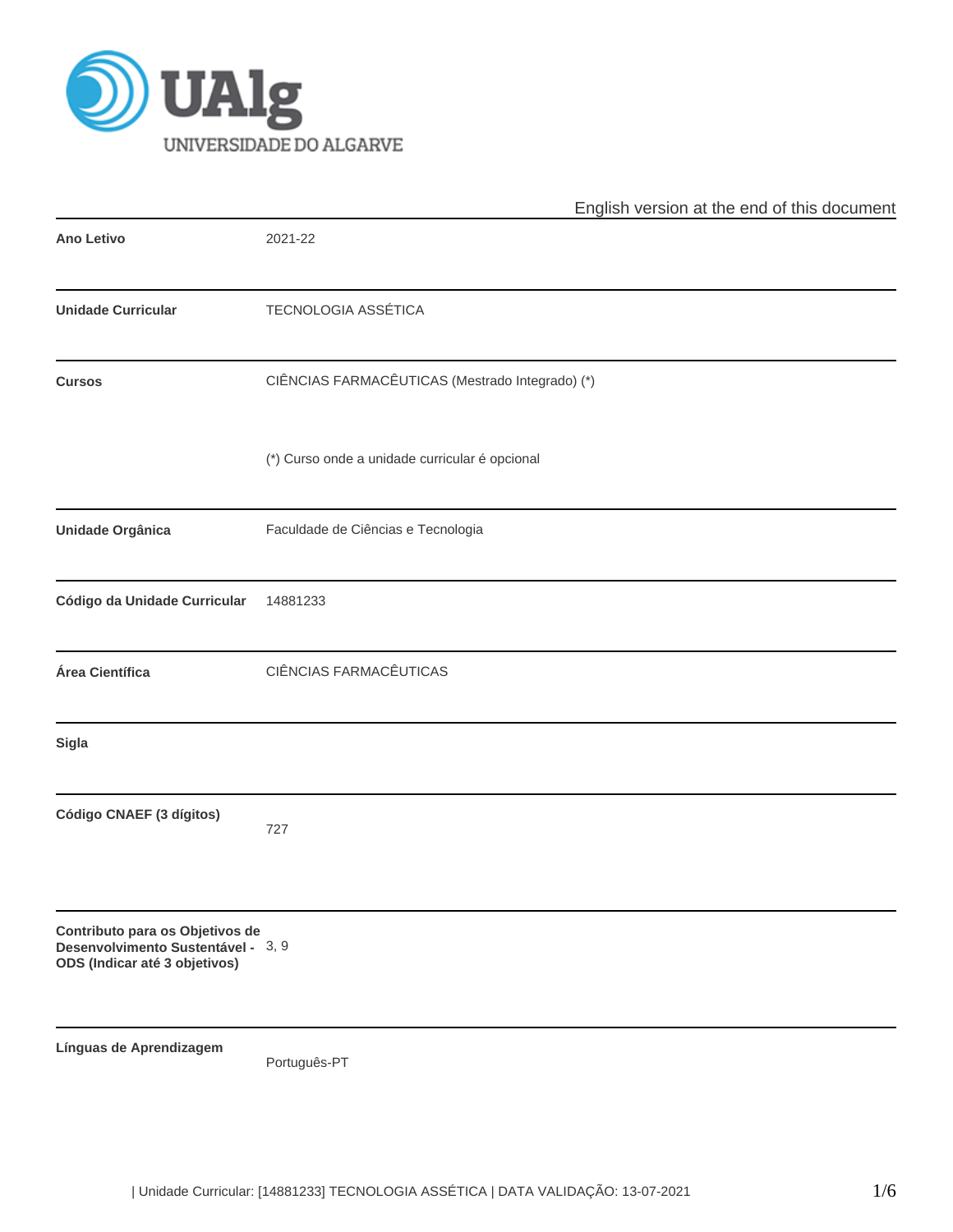

**Modalidade de ensino**

Presencial

**Docente Responsável** Luís Manuel Lima Verde de Braz

| <b>DOCENTE</b>                 | <b>TIPO DE AULA</b>          | <b>TURMAS</b>     | <b>TOTAL HORAS DE CONTACTO (*)</b> |  |  |
|--------------------------------|------------------------------|-------------------|------------------------------------|--|--|
| Luís Manuel Lima Verde de Braz | $PI \cdot T \cdot TD$<br>. . | T1: TP1: PL1: PL2 | 22.5T; 14TP; 30PL                  |  |  |

\* Para turmas lecionadas conjuntamente, apenas é contabilizada a carga horária de uma delas.

| <b>ANO</b>  | <b>PERIODO DE FUNCIONAMENTO*</b> | <b>HORAS DE CONTACTO</b> | <b>HORAS TOTAIS DE TRABALHO</b> | <b>ECTS</b> |
|-------------|----------------------------------|--------------------------|---------------------------------|-------------|
| $5^{\circ}$ |                                  | 22.5T: 14TP: 15PL        | 156                             |             |

\* A-Anual;S-Semestral;Q-Quadrimestral;T-Trimestral

# **Precedências**

Sem precedências

### **Conhecimentos Prévios recomendados**

Farmácia Galénica, Tecnologia Farmacêutica I e II.

### **Objetivos de aprendizagem (conhecimentos, aptidões e competências)**

Conhecer as características necessárias dos ambientes assépticos a nível hospitalar bem como as diferentes classes e tipos de câmaras de fluxo de ar laminar; Conhecer as normas de monitorização dos ambientes assépticos bem como as normas relacionadas com os recursos humanos, vestuário e limpeza; Conhecer os aspetos relacionados com a nutrição clínica e avaliação nutricional; Conhecer as normas de preparação de nutrição parentérica de modo a garantir a sua estabilidade físico-química; Conhecer os aspetos relacionados com a quimioterapia antineoplásica; Conhecer os aspetos relacionados com a manipulação de citotóxicos, especialmente as normas de reconstituição, diluição e fracionamento; Conhecer os procedimentos de atuação em caso de derrame e extravasamento.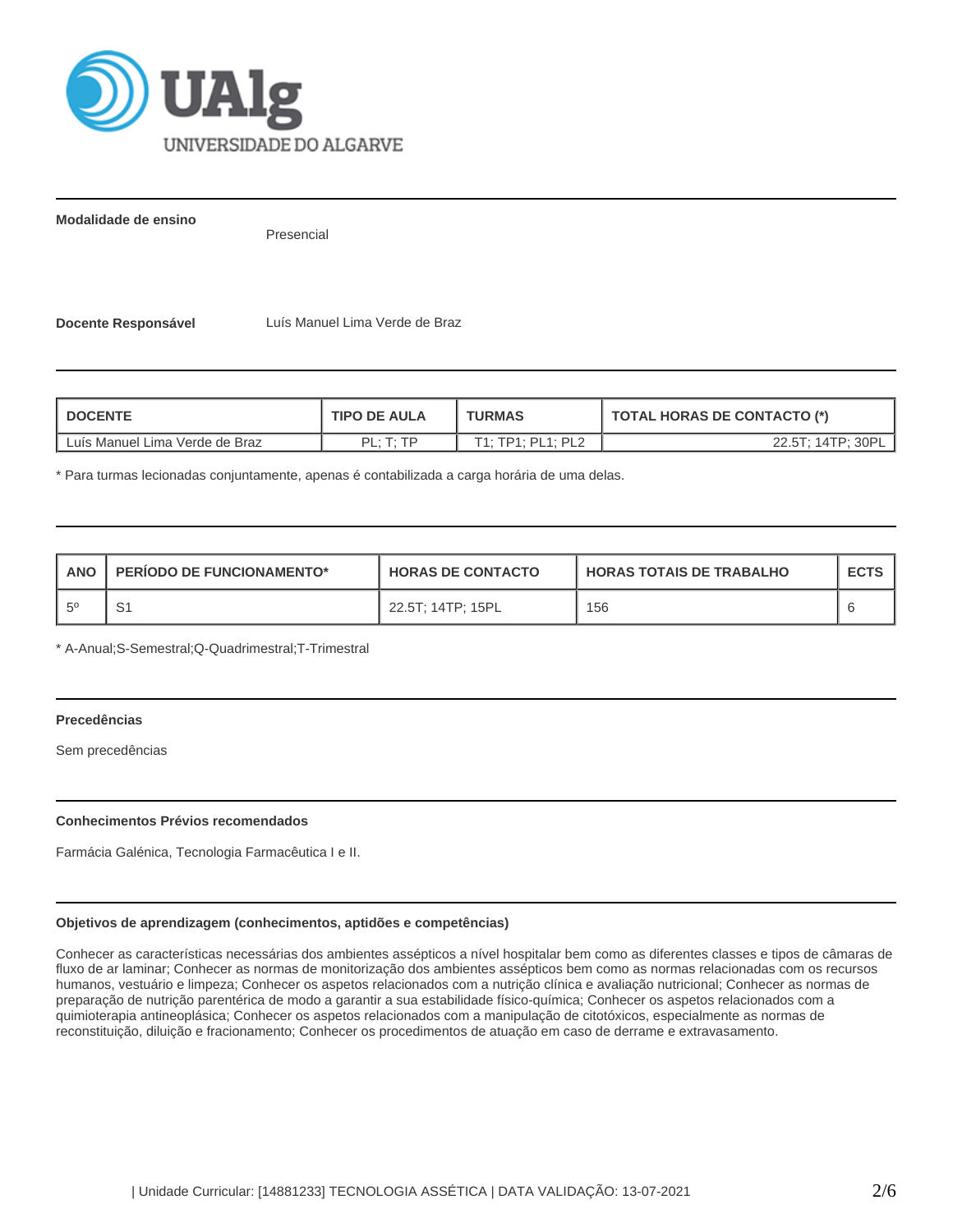

#### **Conteúdos programáticos**

1 - Ambientes assépticos: Definição de ZAC. Classificação das ZAC. Partículas. Espaço físico - classes. Salas assépticas: Características gerais e estruturais; Características ambientais e tipos de filtro. Mecanismos de filtração. Equipamento: Câmaras de fluxo de ar laminar. Limpeza das CFAL.

2 - Nutrição parentérica: Avaliação nutricional. Nutrição artificial: opções, indicações, complicações, desvantagens e classificação. Formas de apresentação. Nutrientes. Necessidades energéticas em NPT: Cálculo das NEB, NET e necessidades proteicas. Estabilidade e compatibilidade, normas de preparação.

3 - Manipulação de citotóxicos: Receção, armazenamento e transporte. Equipamento específico, área de fracionamento, reconstituição e diluição, equipamento de proteção individual. Preparação de citotóxicos. Centralização da manipulação. Operadores: regras, condições de manipulação, vigilância à saúde e registo de exposição. Derrames e extravasamento.

#### **Metodologias de ensino (avaliação incluída)**

Exposição dos temas com apresentação em Powerpoint e resolução de exercícios de modo a estimular o raciocínio e o gosto pelos temas apresentados nas aulas teóricas. Manipulação simulada em ambiente asséptico nas aulas práticas.

A classificação final (CF) da unidade curricular será calculada de acordo com a seguinte fórmula:

CF = 0,6 (exame ou frequência teórica) + 0,4 ( 0,7 (exame ou frequência prática) + 0,3 DP))

em que DP representa o desempenho prático ao longo das aulas de prática simulada (nota mínima de 10,0 valores). Os alunos cuja nota de DP seja inferior a 10,0 valores serão submetidos a um exame de desempenho prático, cuja nota mínima é de 10,0 valores e substituirá a nota DP.

A nota mínima da frequência/exame escrito (teórico e prático) é de 9.5 valores.

A aprovação na disciplina requer uma classificação final mínima de 9,5 valores.

#### **Bibliografia principal**

Boullata J, et al 2014, A.S.P.E.N. Clinical Guidelines: Parenteral Nutrition Ordering, Order Review, Compounding, Labeling, and Dispensing. Journal of parenteral and enteral nutrition. 38(3):334-377

Mirtallo, J.M., Ayers, P., Boullata, J., Gura, K.M., Plogsted, S., Anderson, C.R., Worthington, P., Seres, D.S., Nicolai, E., Alsharhan, M., Gutsul, L. and Mason, A.E. (2020), ASPEN Lipid Injectable Emulsion Safety Recommendations, Part 1: Background and Adult Considerations. Nutrition in Clinical Practice, 35: 769-782.

Jordan Z, et al (Ed), Aseptic Compounding Technique: Learning and Mastering the Ritual. ASHP Publications, Bethesda, 2018

American Society of Health-System Pharmacists (Eds.) 2018, ASHP Guidelines on Handling Hazardous Drugs. American Journal of Health-System Pharmacy. 75: 1996-2031

Conselho do Colégio de Especialidade de Farmácia Hospitalar (Eds.), Manual de Preparação de Citotóxicos, Ordem dos Farmacêuticos, Lisboa, 2013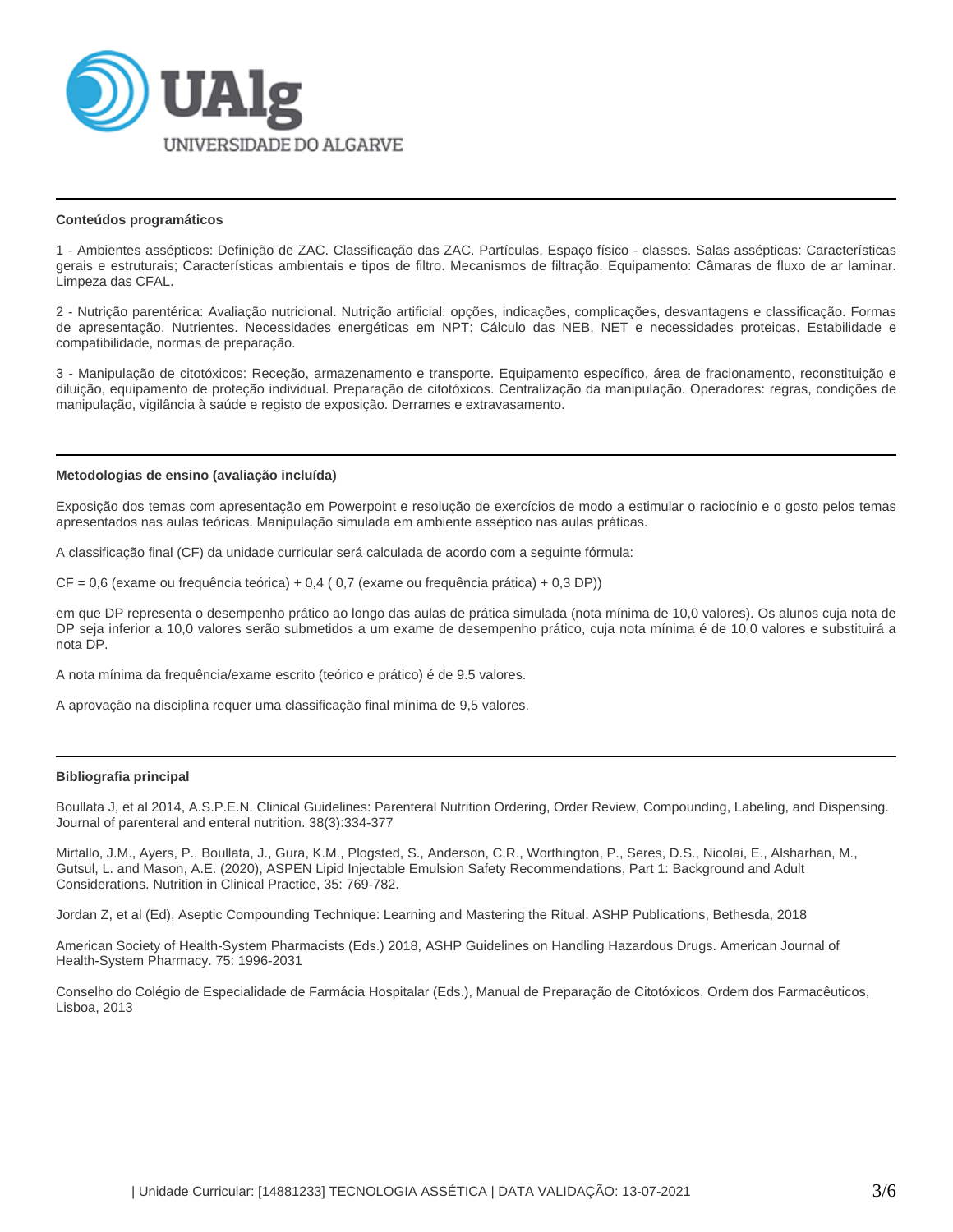

| <b>Academic Year</b>                                                                                   | 2021-22                                           |
|--------------------------------------------------------------------------------------------------------|---------------------------------------------------|
| <b>Course unit</b>                                                                                     | ASEPTIC TECHNOLOGY                                |
| <b>Courses</b>                                                                                         | PHARMACEUTICAL SCIENCES (Integrated Master's) (*) |
|                                                                                                        | (*) Optional course unit for this course          |
| <b>Faculty / School</b>                                                                                | FACULTY OF SCIENCES AND TECHNOLOGY                |
| <b>Main Scientific Area</b>                                                                            |                                                   |
| Acronym                                                                                                |                                                   |
| <b>CNAEF code (3 digits)</b>                                                                           | 727                                               |
| <b>Contribution to Sustainable</b><br><b>Development Goals - SGD</b><br>(Designate up to 3 objectives) | 3, 9                                              |
| Language of instruction                                                                                | Português-PT                                      |
| <b>Teaching/Learning modality</b>                                                                      | Classroom teaching                                |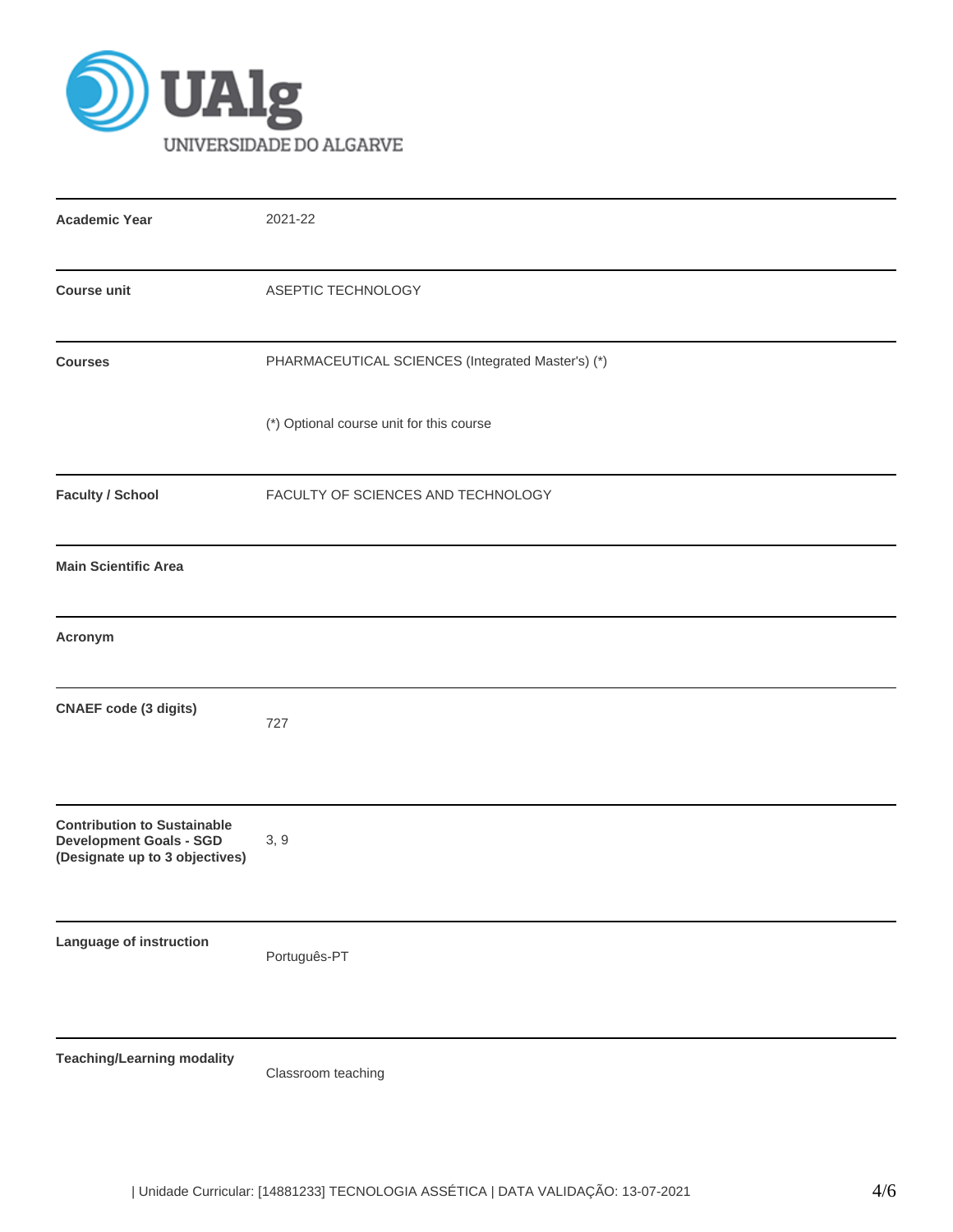

**Coordinating teacher** Luís Manuel Lima Verde de Braz

| Teaching staff                 | <b>Type</b>                 | <b>Classes</b>    | Hours (*)            |  |  |
|--------------------------------|-----------------------------|-------------------|----------------------|--|--|
| Luís Manuel Lima Verde de Braz | י ום ּ<br>$T \cdot TD$<br>. | T1: TP1: PL1: PL2 | 14TP; 30P<br>22.5T:1 |  |  |

\* For classes taught jointly, it is only accounted the workload of one.

| Con | <b>TD</b> | $\tau$  | . . |    |     | <b>Total</b> |
|-----|-----------|---------|-----|----|-----|--------------|
|     | п.        | ШC<br>Ш | ΠО  | ١К | IІC | эť           |

T - Theoretical; TP - Theoretical and practical ; PL - Practical and laboratorial; TC - Field Work; S - Seminar; E - Training; OT - Tutorial; O - Other

### **Pre-requisites**

no pre-requisites

### **Prior knowledge and skills**

Galenic Pharmacy, Pharmaceutical Technology I and II

## **The students intended learning outcomes (knowledge, skills and competences)**

Students should acquire knowledge about the necessary characteristics of aseptic environments in hospital as well as the different classes and types of laminar airflow cabinets; Acquire knowledge about the standards for monitoring the aseptic environments as well as standards related to human resources, clothing and cleaning; Acquire knowledge about the aspects related to clinical nutrition and nutritional evaluation; Acquire knowledge about the standards for preparation of parenteral nutrition, in order to ensure their physical and chemical stability; Acquire knowledge about the aspects related to cancer chemotherapy, safe handling of cytotoxic drugs, especially the standards for reconstitution, dilution and splitting; Acquire knowledge about the procedures to take in case of spill and extravasation.